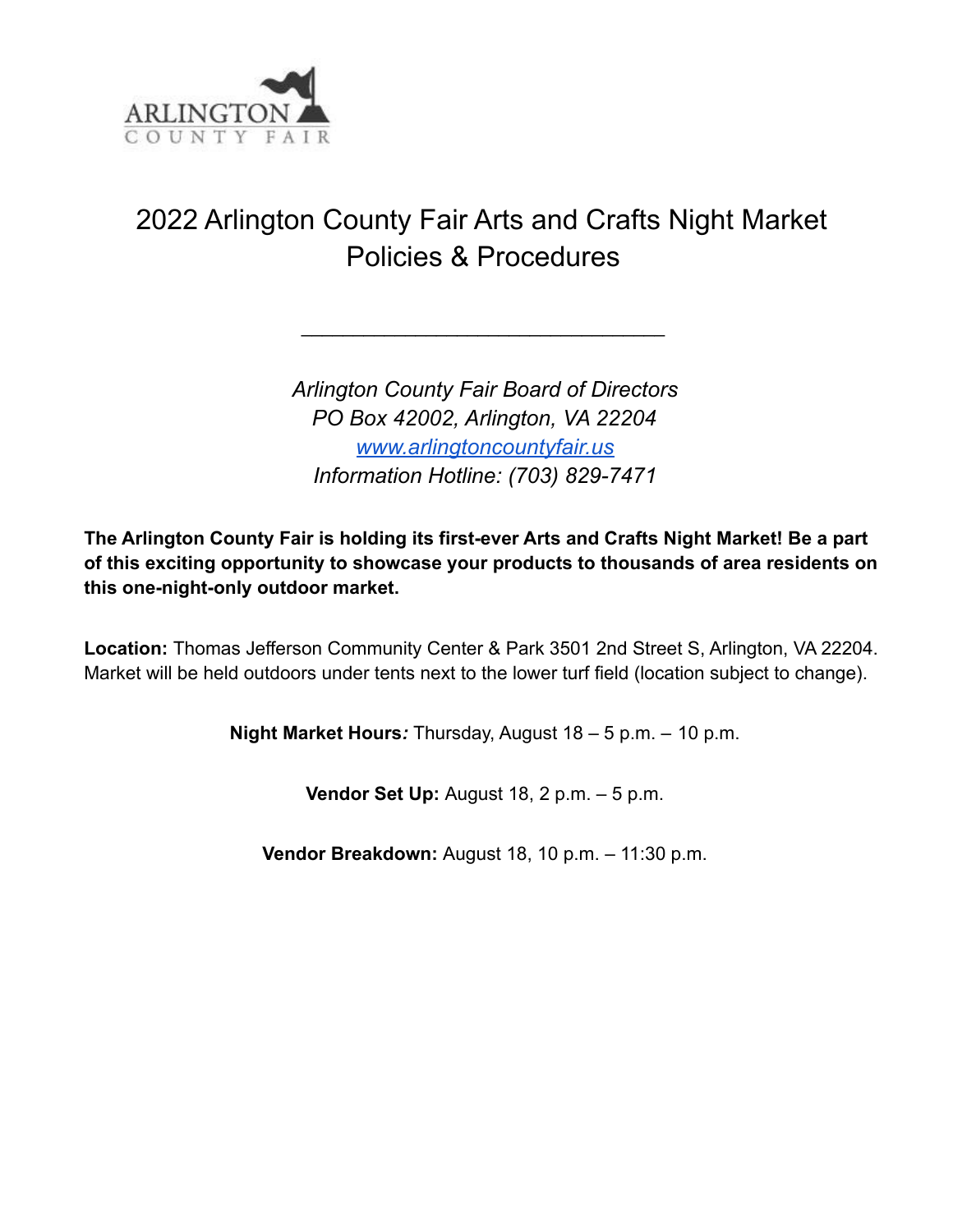

\*Please read the entire document before submitting your application.\*

**What is the Arts and Crafts Night Market?:** For the first time, the Arlington County Fair is hosting a Night Market for Arts and Crafts vendors only. Vendors will have one 10'x10' space with a tent (included in the cost of the space rental). All arts and crafts must be original and handmade. Vendors are required to send three photos of their work to vendors@arlingtoncountyfair.us prior to being accepted to the Night Market.

**Deadline:** Applications must be received with full payment of \$175 by July 1, 2022. Only vendors who have submitted a completed application with full payment will have their company and organization's name in the Arlington County Fair printed and digital program. After July 1, applications will only be accepted if space permits and full payment is made online or by credit card.

**How to Apply:** Please fill out an application form online. You will receive an email copy of your order for your records. Booth fees may be paid by check, PayPal or credit card (Visa or MasterCard only).

**Application Confirmation:** Your application will be acknowledged via email within five business days of receipt to the email address provided on your application. If you do not receive an email in this time frame, please send an email to vendors@arlingtoncountyfair.us to confirm that your application has been received.

**Cancellations:** Full refunds will be made with written notice of cancellation prior to July 17. After this date, no refunds will be permitted. Exhibitor fees for vendors who do not show up at the Fair will be forfeited and non-refundable. Written notice may be provided by email to vendors@arlingtoncountyfair.us or by US mail postmarked by the deadlines above to Arlington County Fair, Inc., PO Box 42002, Arlington, VA 22204.

**Booth Assignments:** Booth assignments are assigned on a first-come, first-served basis and are not negotiable. Specific booth assignments will be distributed via email no later than August 5. Due to limitations on available space, booth space for all applicants is not guaranteed nor that all applications will be approved. In the case that changes to booth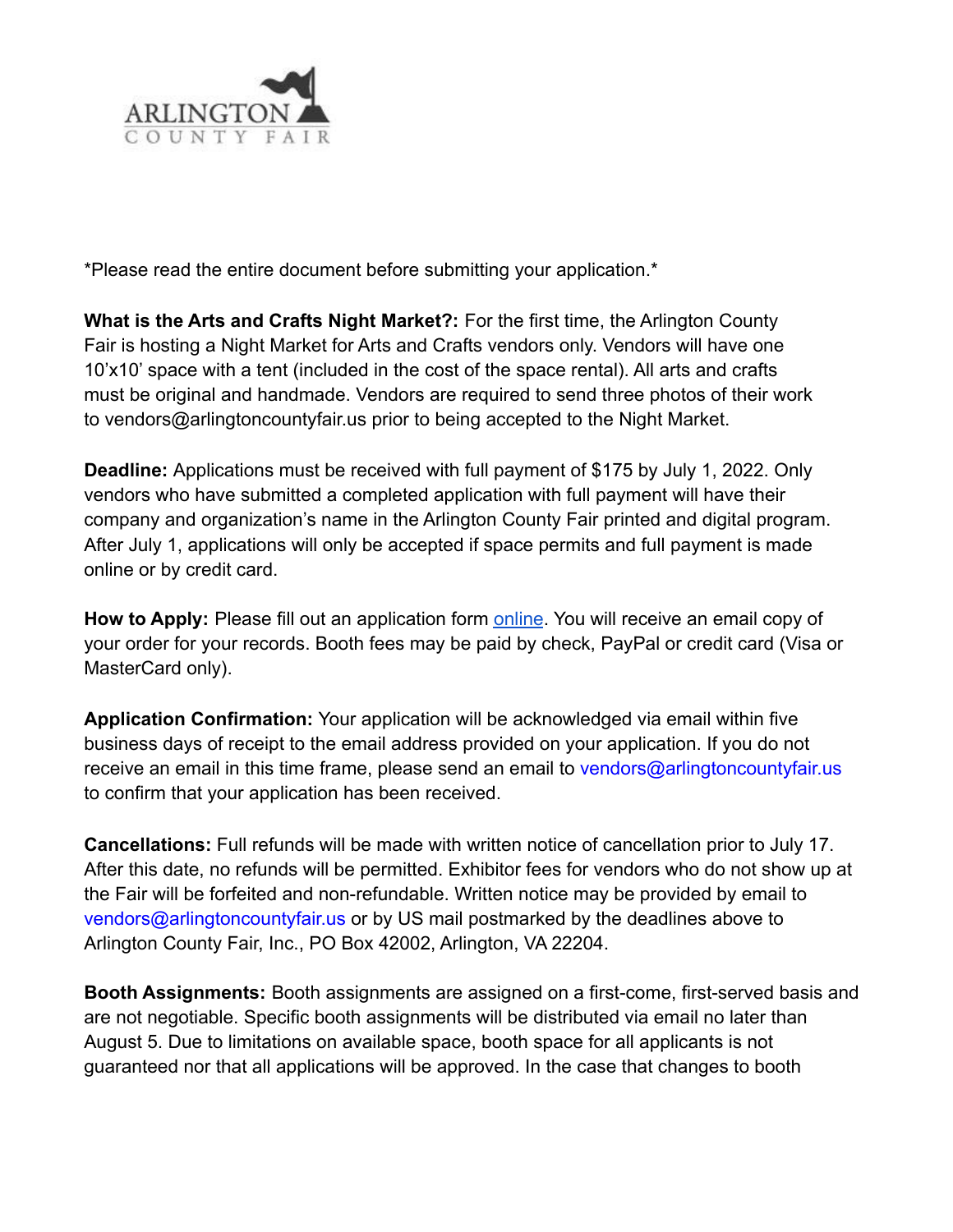

assignments are necessary after August 9, vendors will be notified by phone and/or to the email address provided on vendor's application.

**Booth Sharing:** Booth sharing is permitted. Vendors must indicate the request to share a booth and also list both businesses in the application in order to have both listed in the Fair Program and on the Fair website.

**Booth Set-up Times/Requirements:** Booths may be set-up on Thursday, August 18, from 2 - 5 p.m. Booth set-up must be complete by 5 p.m. on Thursday, August 18 when the fair opens to the public. **All booths must remain in place and be staffed during the total operating hours of the Fair.** Vendors who do not comply may not be permitted to participate in the Fair in future years.

We request that all vendors display the name of their booth in a prominent place, either on a backdrop or table. This will help patrons locate vendor booths.

**Vendor Check-in:** Vendors may enter the front parking lot at the Thomas Jefferson Community Center, located on 2nd Street S temporarily to check-in and unload materials. A representative from your organization should check-in at the Registration Desk located inside the Community Center, to the left of the main doors. Vendors will sign in and **receive two parking passes**. Due to the limited parking availability this is the maximum number of parking passes available to your booth. If multiple individuals are working your booth, then it is the vendor's responsibility to coordinate the use of these two exhibitor badges.

Volunteers will be on-site to help move items from your vehicle to your booth space. A limited number of loading carts and dollies will be available for vendor use. Once items have been unloaded, vendors must move their vehicles to the main vendor parking garage located on S Old Glebe Road. It is recommended that someone from your organization remain at your booth while moving your vehicle. The Arlington County Fair is not responsible for the security or protection of vendor booth or items.

**Booth Breakdown:** Booth removal will take place Thursday, August 18, **not to begin earlier than 10 p.m. and must be completed by 11:30 p.m.** Vehicles will not be permitted to pull into the front parking lot to load items until the fair closes at 10 p.m.

Volunteers will be on-site to help move items from vendor's booth space to their vehicles. A limited number of loading carts and dollies will be available for use.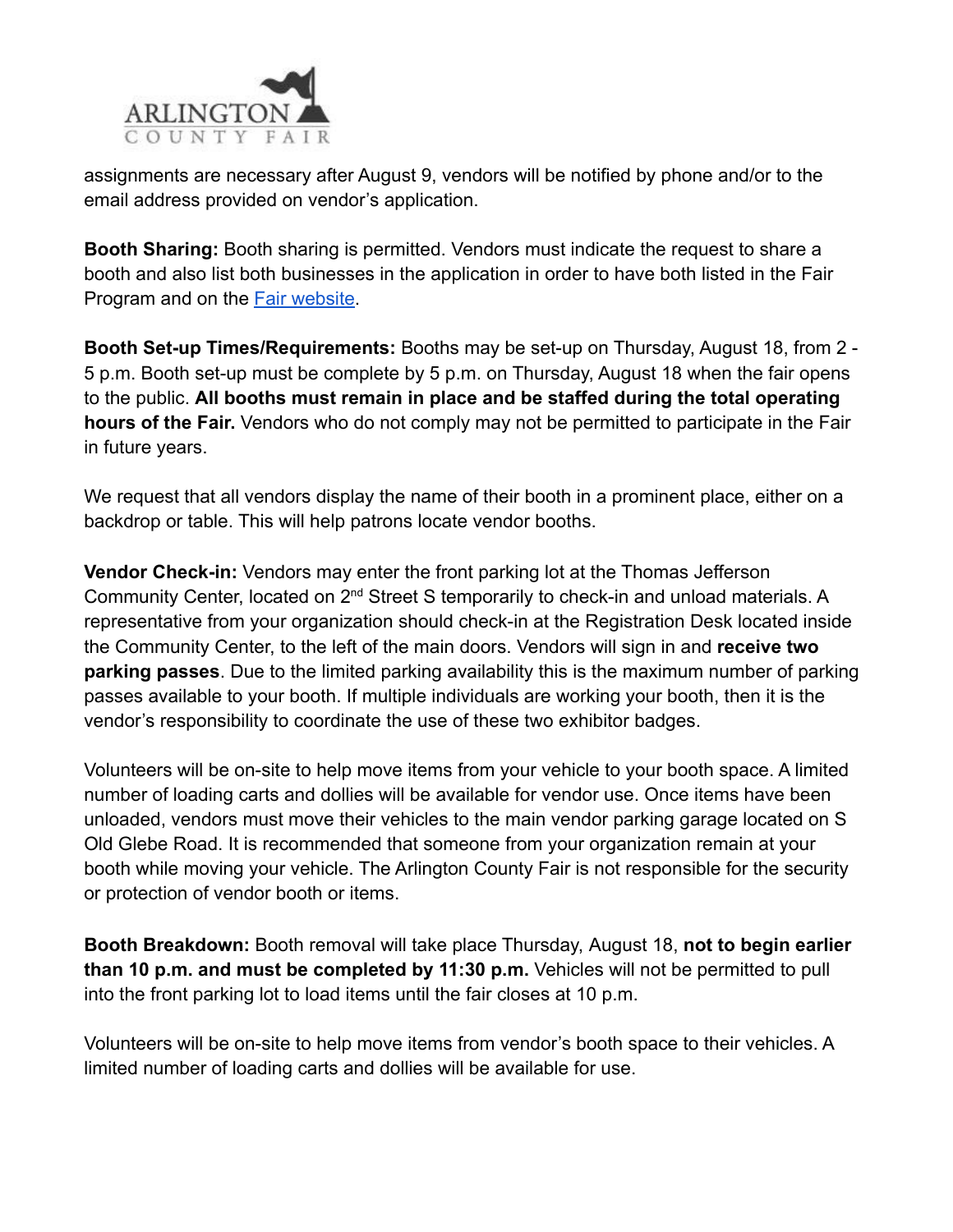

**Parking Passes:** A limit of **two parking passes** will be available to each vendor at the Registration Desk upon check-in. These passes are provided for our working vendors only and are not to be shared with fair attendees. Vehicles parked in the vendor parking garage without a parking pass displayed are subject to tow.

**Electricity:** Contact vendors@arlingtoncountyfair.us if electrical access is needed. Vendors using electricity must supply their own 12-gauge heavy-duty extension cords. Hot plates, microwaves, and any kind of warming/heating devices are not permitted.

**Tables and Chairs:** Vendors may bring their own tables and chairs or rent tables and chairs from the Fair. Rented tables are 8' in length and cost \$25 each . Rented chairs are standard folding chairs and cost \$10 each. Advanced payment is required for rented equipment. Vendors may select this option on their application and payment is required at that time. Contact vendors@arlingtoncountyfair.us to add rental tables/chairs to your booth if this was omitted in the online booth purchasing process. Table/chair availability the day(s) of the Fair is limited. **Do not remove tables or chairs from other booths.**

**Sales Tax:** Each vendor is responsible for charging Virginia State Sales Tax and submitting the ST-50 Temporary Sales Tax Certificate/Return to the Virginia Department of Taxation.

**Security:** Private security guards and Arlington County Police Department Officers will patrol the grounds throughout the opening hours of the fair. However, the Fair Board is not responsible for theft or personal injury.

**Contests, Raffles, Etc.:** All vendor contests including, but not limited to raffles, drawings, and contests with prizes to be awarded after the Fair must receive prior approval from the Fair Board. The Fair Board is not responsible for the management and administration of vendor contests. All raffles must comply with Virginia State law. Questions should be directed to the Virginia State Gaming Commission.

**Roaming Solicitations:** Distribution of literature, products, services, items for sale, raffles, prizes, baked goods, etc. must take place within your booth space. No roaming promotion of any kind is permitted.

**Food/Drink Sales:** Vendors who plan to serve food or drinks, such as baked goods or bottled water, are subject to Arlington County Public Health Division guidelines and permit requirements. Call 703-228-7400 for more information.